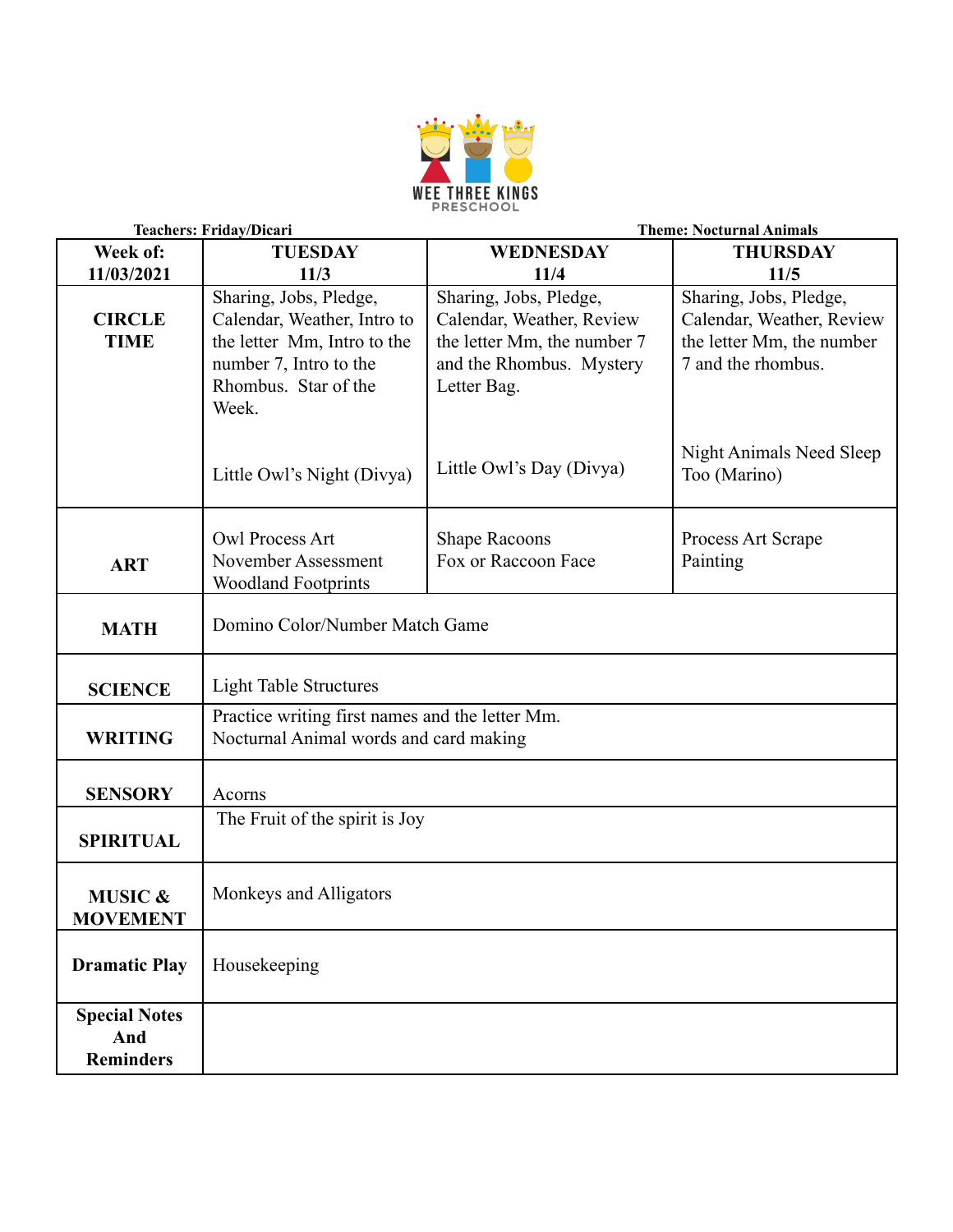

| Teachers: Friday/Dicari               |                                                                                                                                           | <b>Theme: Hibernation</b>                                                                                                  |                                                                                                     |  |
|---------------------------------------|-------------------------------------------------------------------------------------------------------------------------------------------|----------------------------------------------------------------------------------------------------------------------------|-----------------------------------------------------------------------------------------------------|--|
| Week of:                              | <b>TUESDAY</b>                                                                                                                            | <b>WEDNESDAY</b>                                                                                                           | <b>THURSDAY</b>                                                                                     |  |
| 11/9/2021                             | 11/9                                                                                                                                      | 11/10                                                                                                                      | 11/11                                                                                               |  |
| <b>CIRCLE</b><br><b>TIME</b>          | Sharing, Jobs, Pledge,<br>Calendar, Weather, Intro to<br>the letter Hh, Intro to the<br>number 8, Intro to the<br>Oval. Star of the Week. | Sharing, Jobs, Pledge,<br>Calendar, Weather, Review<br>the letter Hh, the number 8<br>and the Oval. Mystery Letter<br>Bag. | Sharing, Jobs, Pledge,<br>Calendar, Weather, Review<br>the letter Hh, the number 8<br>and the Oval. |  |
|                                       | <b>Hibernation Station</b><br>(Meadows)                                                                                                   | The Snowy Nap (Brett)                                                                                                      | A Loud Winters Nap<br>(Hudson)                                                                      |  |
| <b>ART</b>                            | Bear Craft                                                                                                                                | Finish Bear Craft<br>Build a Cave Art/Stem/Snack<br>Challenge                                                              | Shape Process Art                                                                                   |  |
| <b>MATH</b>                           | <b>Graphing Game</b>                                                                                                                      |                                                                                                                            |                                                                                                     |  |
| <b>SCIENCE</b>                        | Teddy Bear Bridge STEM Challenge                                                                                                          |                                                                                                                            |                                                                                                     |  |
| <b>WRITING</b>                        | Create Animal Books at the Writing Table.<br>Write the letter Hh<br>Write First Names                                                     |                                                                                                                            |                                                                                                     |  |
| <b>SENSORY</b>                        | Corn Cobs/Acorns                                                                                                                          |                                                                                                                            |                                                                                                     |  |
| <b>SPIRITUAL</b>                      | The Fruit of the Spirit is Joy                                                                                                            |                                                                                                                            |                                                                                                     |  |
| <b>MUSIC &amp;</b><br><b>MOVEMENT</b> | Going on A Bear Hunt song.                                                                                                                |                                                                                                                            |                                                                                                     |  |
| <b>Dramatic Play</b>                  | Grocery Store                                                                                                                             |                                                                                                                            |                                                                                                     |  |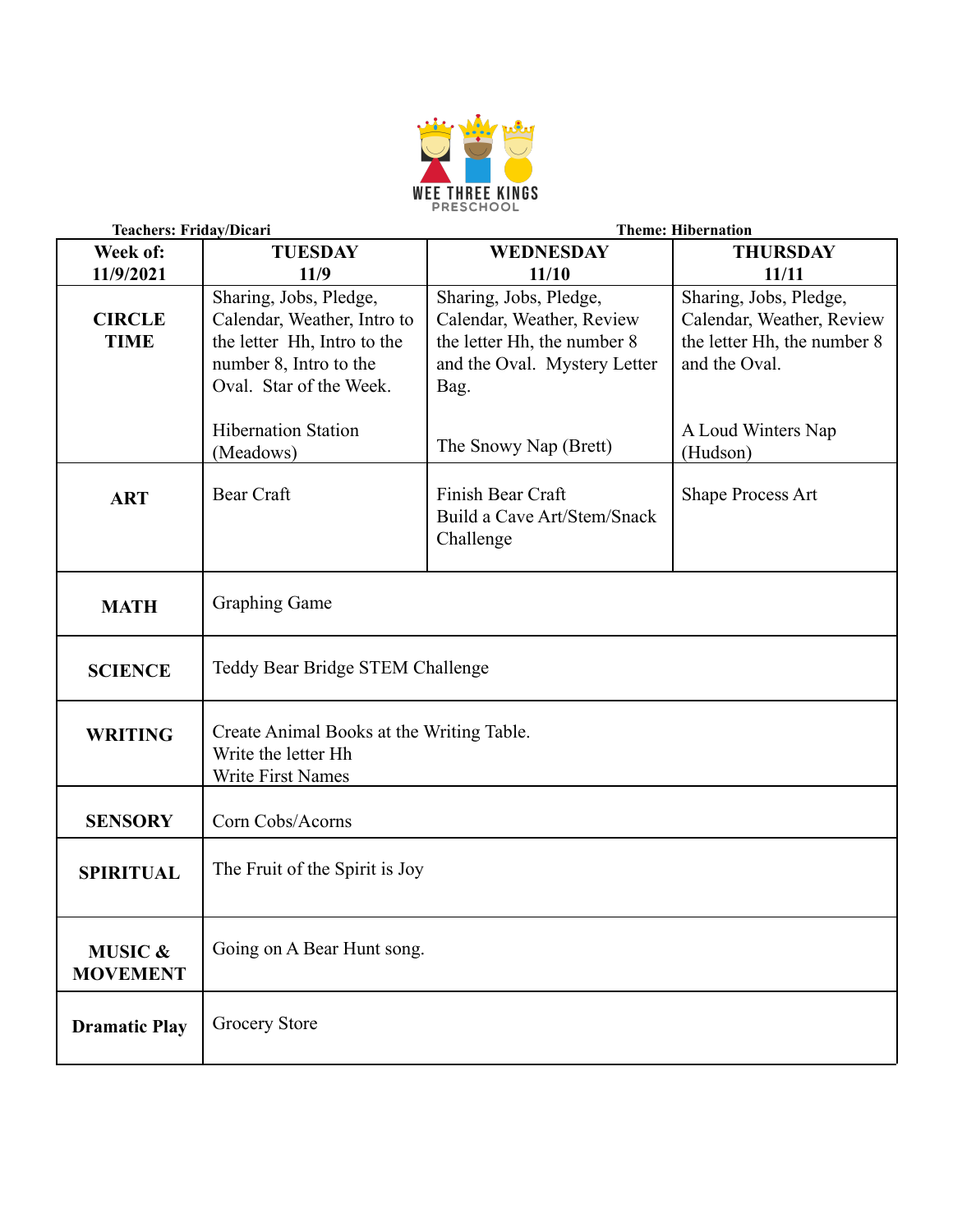

| Teachers: Friday/Dicari               |                                                                                                                                                 | <b>Theme: Thanksgiving</b>                                                                                                    |                                                                                                         |  |
|---------------------------------------|-------------------------------------------------------------------------------------------------------------------------------------------------|-------------------------------------------------------------------------------------------------------------------------------|---------------------------------------------------------------------------------------------------------|--|
| Week of:                              | <b>TUESDAY</b>                                                                                                                                  | WEDNESDAY                                                                                                                     | <b>THURSDAY</b>                                                                                         |  |
| 11/16/2021                            | 11/16                                                                                                                                           | 11/17                                                                                                                         | 11/18                                                                                                   |  |
| <b>CIRCLE</b><br><b>TIME</b>          | Sharing, Jobs, Pledge,<br>Calendar, Weather, Intro to<br>the letter Kk, Intro to the<br>number 9, Intro to the<br>Octagon. Star of the<br>Week. | Sharing, Jobs, Pledge,<br>Calendar, Weather, Review<br>the letter Kk, the number 9<br>and the Octagon. Mystery<br>Letter Bag. | Sharing, Jobs, Pledge,<br>Calendar, Weather, Review<br>the letter Kk, the number 9<br>and the Pentagon. |  |
|                                       | Bear Says Thanks (Wilson)                                                                                                                       | 10 Fat Turkeys (Johnston)                                                                                                     | The Plump and Perky<br>Turkey (Bateman)                                                                 |  |
| <b>ART</b>                            | <b>Shape Turkey</b>                                                                                                                             | Native American Headbands                                                                                                     | Lego Printed Turkey                                                                                     |  |
| <b>MATH</b>                           | Patterning                                                                                                                                      |                                                                                                                               |                                                                                                         |  |
| <b>SCIENCE</b>                        | Pumpkin STEM Challenge                                                                                                                          |                                                                                                                               |                                                                                                         |  |
| <b>WRITING</b>                        | Practice writing first names and the letter Kk.<br>Turkey cards with cutouts, paper and stickers in the writing center.                         |                                                                                                                               |                                                                                                         |  |
| <b>SENSORY</b>                        | Corn and Animals in the sensory bin.<br>Play Dough                                                                                              |                                                                                                                               |                                                                                                         |  |
| <b>SPIRITUAL</b>                      | The Fruit of the Spirit is Joy                                                                                                                  |                                                                                                                               |                                                                                                         |  |
| <b>MUSIC &amp;</b><br><b>MOVEMENT</b> | Hello Mr. Turkey Song                                                                                                                           |                                                                                                                               |                                                                                                         |  |
| <b>Dramatic Play</b>                  | <b>Grocery Store</b>                                                                                                                            |                                                                                                                               |                                                                                                         |  |